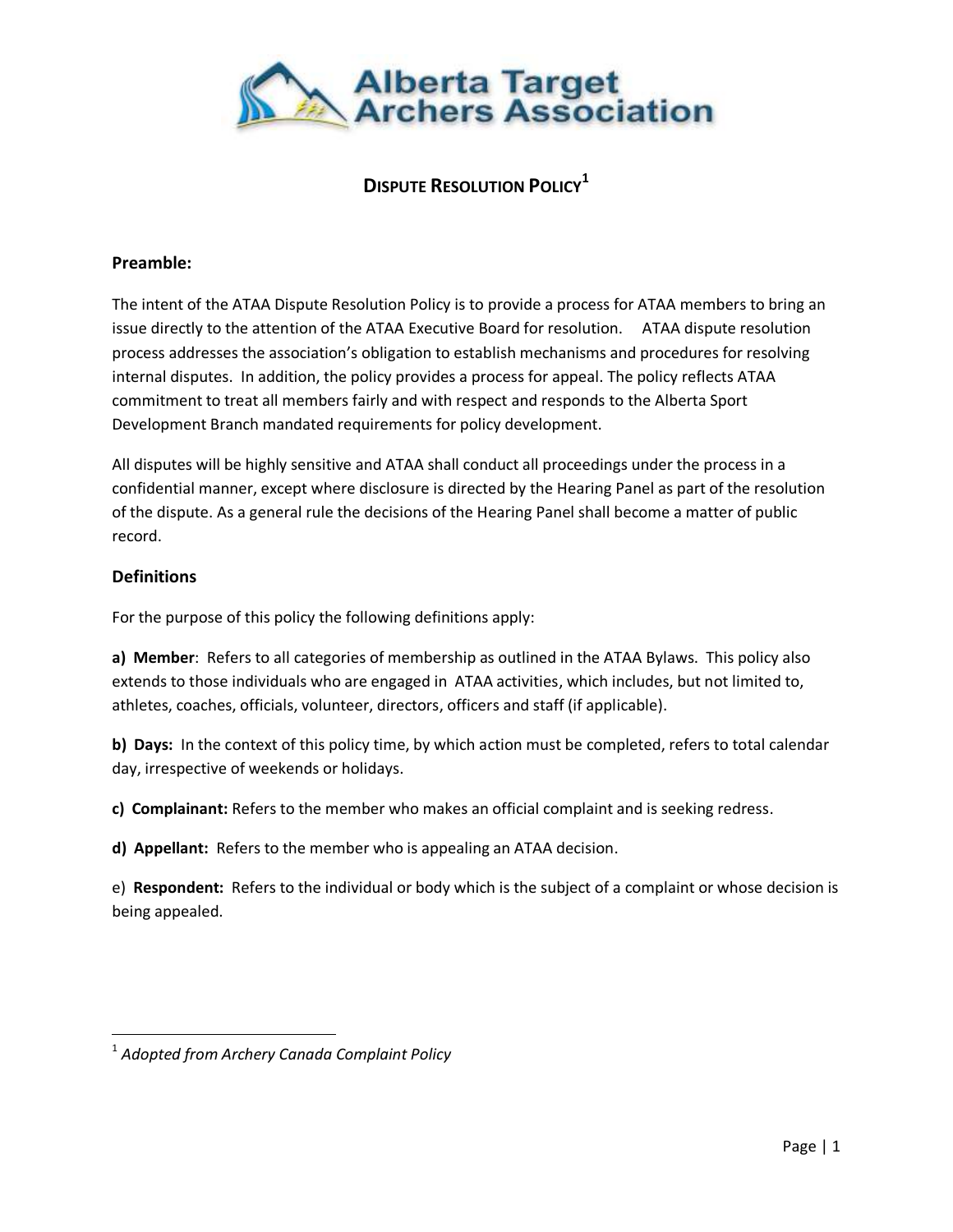

# **Dispute Resolution Process**

#### **1. Scope and Application**

The process applies to matters in dispute between ATAA and its members, or between members, relating to conduct or actions which are alleged to contravene ATAA bylaws, policies, rules, contracts and agreements**.** No final decision shall have been made with respect to the matters in dispute at the commencement of the process.

Before filing a complaint with the ATAA Executive Board, the complainant must have pursued the issue through the appropriate local club, if applicable. The ATAA will only address the complaint if local avenues have been used.

#### **2. Reporting a Complaint**

Any individual who is a member of ATAA or engaged in ATAA activities may report a complaint to the ATAA President. The complaint must be submitted in writing together with a brief summary of the matters in dispute, within 30 days of the said incident or awareness of the incident.

#### **3. Screening the Complaint**

Within five (5) days of receiving the written notice of complaint the President and two other board members, not directly involved with the issue, shall determine whether the matters in dispute and the parties to the dispute are properly within the scope and application of the policy. Depending on the nature of the reported complaint, the President can appoint an independent individual to conduct an investigation in order to confirm the facts. If an investigation is ordered it will be conducted in a timely manner and at the end will provide a written report to the President. If the complaint falls within the scope of the policy, a Hearing Panel will be established. At this point the complainant will be notified if a Hearing Panel will be convened.

#### 4. **Hearing Panel**

The Hearing Panel shall be comprised of three individuals who shall have no significant relationship with the complainant, and have no significant involvement in the complaint or the dispute. The Hearing Panel will be comprised of an Executive Board Member and an independent member selected by the Board. The third panel member will be selected from a list of potential members, submitted by the complainant. The Hearing Panel members cannot have any relationship with the complainant and shall be free of any actual or perceived bias or conflict.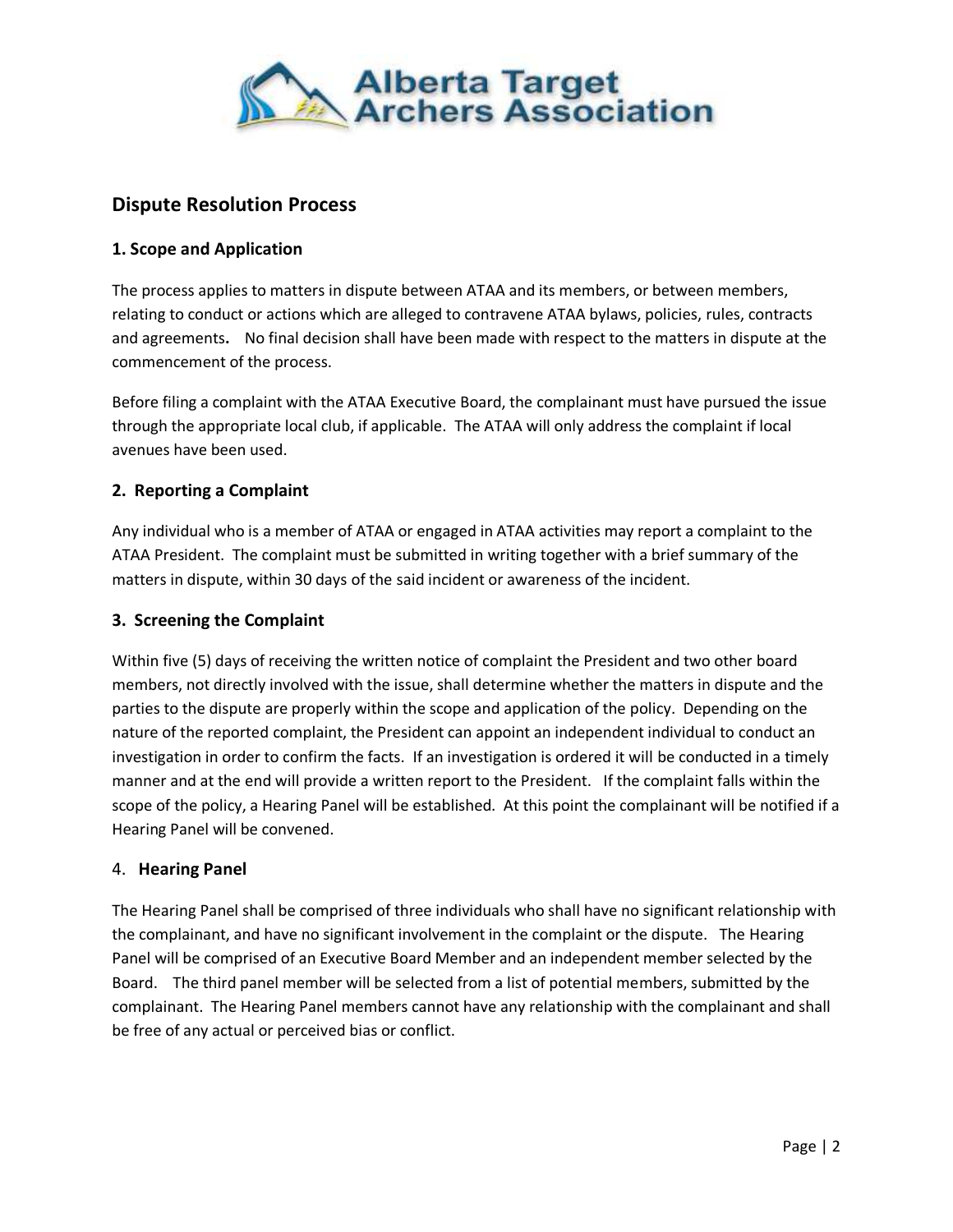

## **5. Procedure for the Hearing Panel**

The Hearing Panel will meet within fourteen (14) days of the Panel appointment.

- a) The Hearing Panel may determine the most appropriate forum for the hearing and may be conducted in person, teleconference or via the internet. The complainant will be given 10 days' notice of the meeting.
- b) The complainant and other associated parties will be provided with a written report of the preliminary investigation (if applicable).
- c) Any of the parties at the hearing may be accompanied by a representative, advisor or legal counsel.
- d) A quorum will be all three panel members.
- e) There is an option for in person, oral presentations, or via telephone or any combination. The format is determined by the panel.
- f) The panel will be held within 21 days of the panel's appointment
- g) The parties will be provided written notice of the date, time and format for the hearing.

## **6. Evidence:**

This will not be a legal hearing therefore; the panel can hear whatever evidence it considers relevant to the matter in dispute. The panel will accept hearsay evidence provided the panel gives to such evidence the appropriate weight in respect the matter in dispute.

## **7. The Decision**

Within seven (7) days of concluding the hearing, the panel shall issue its written decision with reasons. All decisions will be within the guidelines, rules and policy of ATAA and Archery Canada. The panel may decide to:

- uphold the complaint,
- deny the complaint,
- design or recommend a strategy to resolve the dispute.

A copy of the decision shall be provided to each of the parties and to the ATAA President. The panel decision will be binding on all parties to the dispute.